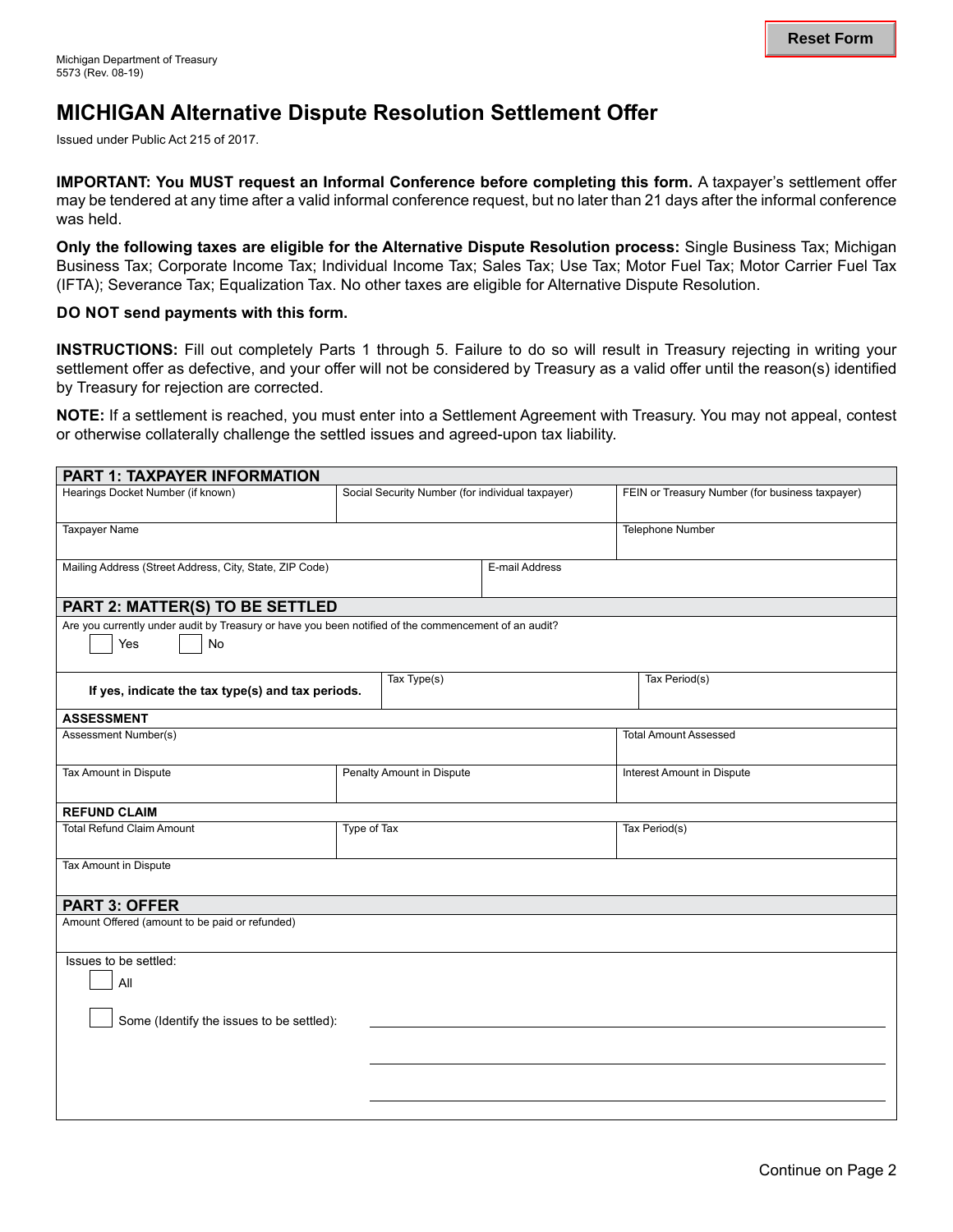| <b>PART 4: REASON TO SETTLE</b><br>Note: The taxpayer's ability to pay the tax may not be a reason for settlement.                                                                                             |       |
|----------------------------------------------------------------------------------------------------------------------------------------------------------------------------------------------------------------|-------|
| Explain why the Michigan Department of Treasury should settle your assessment or refund claim. Attach additional pages if necessary.                                                                           |       |
| A. Factual Basis for Settlement (e.g., dispute as to audit methods). Provide documents that support the factual basis for settlement. REQUIRED                                                                 |       |
| B. Legal Basis for Settlement (e.g., conflict of law, novel legal issue) REQUIRED                                                                                                                              |       |
|                                                                                                                                                                                                                |       |
| C. Other Factors.                                                                                                                                                                                              |       |
|                                                                                                                                                                                                                |       |
| <b>PART 5: SIGNATURES AND DECLARATIONS</b><br>The taxpayer, NOT a power of attorney, must sign the settlement offer.                                                                                           |       |
| <b>INDIVIDUAL TAXPAYERS</b>                                                                                                                                                                                    |       |
| Taxpayer Signature                                                                                                                                                                                             | Date  |
| Name (print or type)                                                                                                                                                                                           |       |
| <b>BUSINESS TAXPAYERS</b><br>I hereby certify that I am an owner, corporate officer, partner or member of the above named taxpayer and that I am authorized to<br>execute this form on behalf of the taxpayer. |       |
| Taxpayer Signature                                                                                                                                                                                             | Date  |
| Name (print or type)                                                                                                                                                                                           | Title |

**NOTE:** This offer must be submitted for delivery via the U.S. Postal Service, Federal Express, United Parcel Service, or DHL Express to the address listed below. Upon receipt of a valid offer, the Michigan Department of Treasury will suspend the informal conference process and will respond in writing to the offer after review.

Submit the completed form and required documentation to:

Michigan Department of Treasury Tax Policy Division Alternative Dispute Resolution Office PO Box 30828 Lansing MI 48909